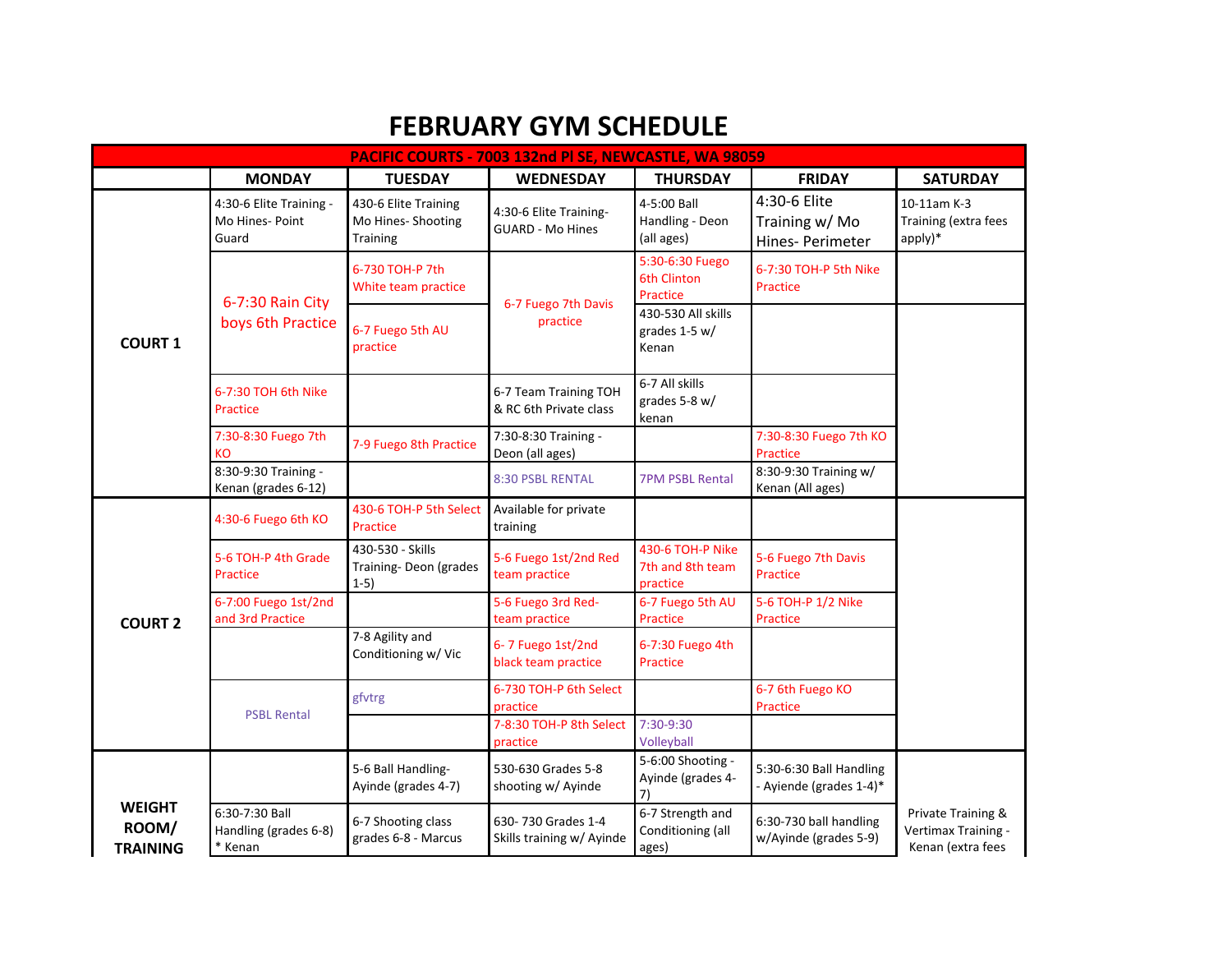| <b>CAGE</b> | 7:30-8:30 Shooting<br>Training (grades 8-12)<br>Avinde | 7-8 Skills Training -<br>Rodney (grades $2-6$ )* | 730-830 POST<br>class and footwork<br>with Kenan (All<br>ages) | 730-830 Shooting<br>Training-w/Keith (all<br>ages) | apply)* |
|-------------|--------------------------------------------------------|--------------------------------------------------|----------------------------------------------------------------|----------------------------------------------------|---------|

*\*must register, limited space BLACK=Training, RED=Team Practice*

| <b>HIDDEN VALLEY BOYS &amp; GIRLS CLUB - 1903 112th AVE NE. BELLEVUE, WA 98004</b> |               |                    |                  |                 |               |                 |
|------------------------------------------------------------------------------------|---------------|--------------------|------------------|-----------------|---------------|-----------------|
|                                                                                    | <b>MONDAY</b> | <b>TUESDAY</b>     | <b>WEDNESDAY</b> | <b>THURSDAY</b> | <b>FRIDAY</b> | <b>SATURDAY</b> |
|                                                                                    |               | 4-5:30 Fuego 6th   |                  |                 |               |                 |
|                                                                                    |               | l Clinton Practice |                  |                 |               |                 |